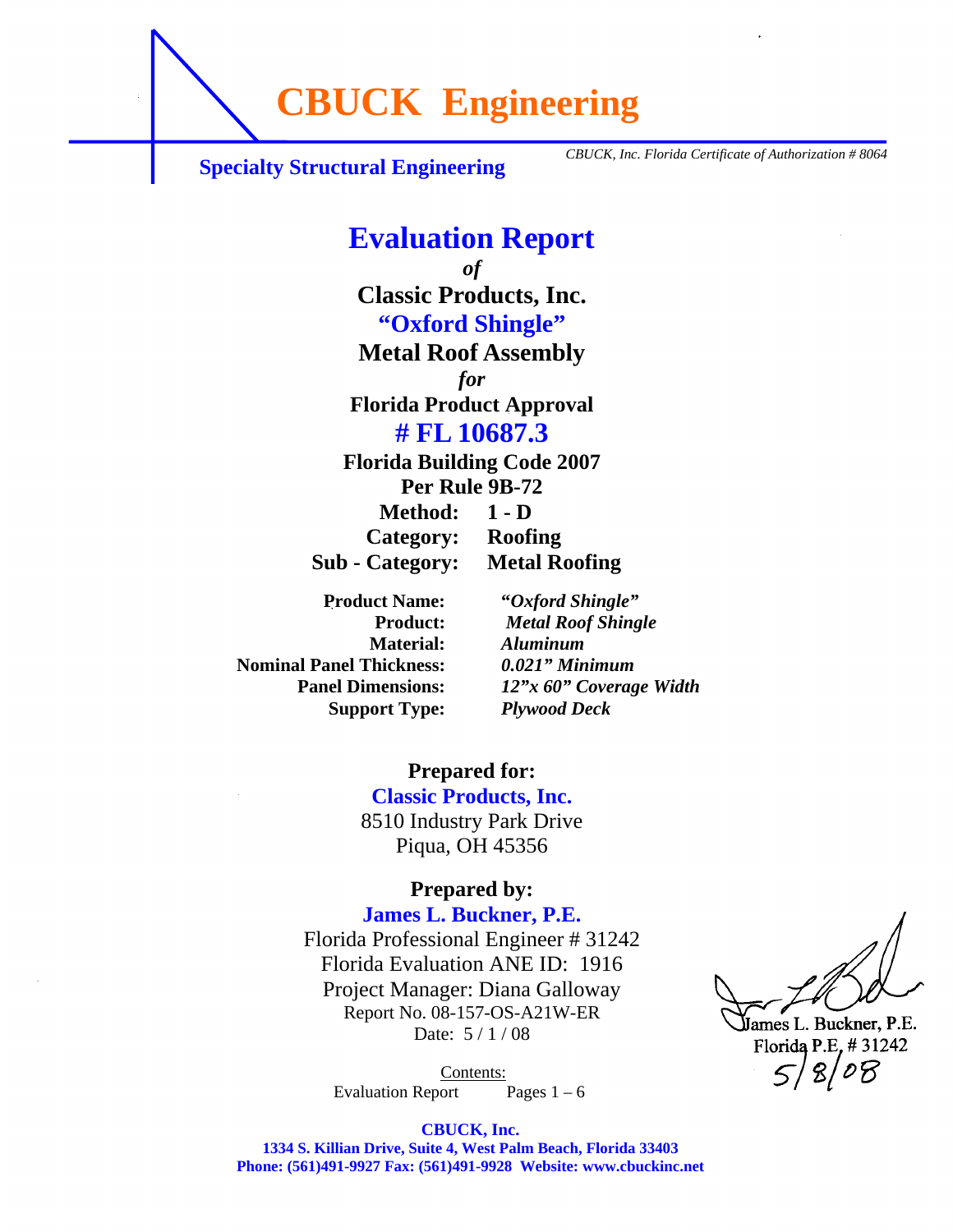**CBUCK Engineering** Page 2 of 6

# **Specialty Structural Engineering** *CBUCK, Inc. Florida Certificate of Authorization # 8064*

| <b>Manufacturer:</b>               | <b>Classic Products, Inc.</b>                                                                                                                                                                 |
|------------------------------------|-----------------------------------------------------------------------------------------------------------------------------------------------------------------------------------------------|
| <b>Product Name:</b>               | "Oxford Shingle"                                                                                                                                                                              |
| <b>Product Category:</b>           | Roofing                                                                                                                                                                                       |
| <b>Product Sub-Category</b>        | <b>Metal Roofing</b>                                                                                                                                                                          |
| <b>Compliance Method:</b>          | State Product Approval Rule 9B-72.070 (1) (d)                                                                                                                                                 |
| <b>Panel Description:</b>          | Aluminum Shingle Roof Panel                                                                                                                                                                   |
| <b>Panel Material / Standards:</b> | Material Type: Aluminum<br>Alloy Type: 3105-H27<br><b>Corrosion Resistance:</b><br>Material shall comply with the Florida Building Code (FBC), 2007<br>Section 1507.4.3.                      |
| <b>Panel Dimension(s)</b>          | Width: 12" (Coverage)<br>Length: 60" (Coverage)<br>Thickness: 0.021" minimum                                                                                                                  |
| <b>Support Type:</b>               | <b>Wood Deck</b><br>(Design of support system is not included in this evaluation)                                                                                                             |
| <b>Support Description:</b>        | 15/32" or greater plywood, or<br>$\bullet$<br>Wood plank<br>$\bullet$                                                                                                                         |
| <b>Slope Range:</b>                | Minimum slope shall be per FBC 2007, Section 1507.5.2, and in compliance<br>with the Manufacturers recommendations but no less than 3:12.                                                     |
| <b>Underlayment:</b>               | Underlayment shall be per manufacturer's guidelines as required in FBC Section<br>1507.5.2.1 and in compliance with Section 1507.5.3.                                                         |
| <b>Fire Classification:</b>        | Fire Classification is outside the scope of Rule 9B-72, and is therefore not<br>included in this evaluation. Additional approved substrates may be added for<br>Fire Classification purposes. |

**FL #: FL 10687.3**  Date: 05/01/08 Report No.: 08-157-OS-A21W-ER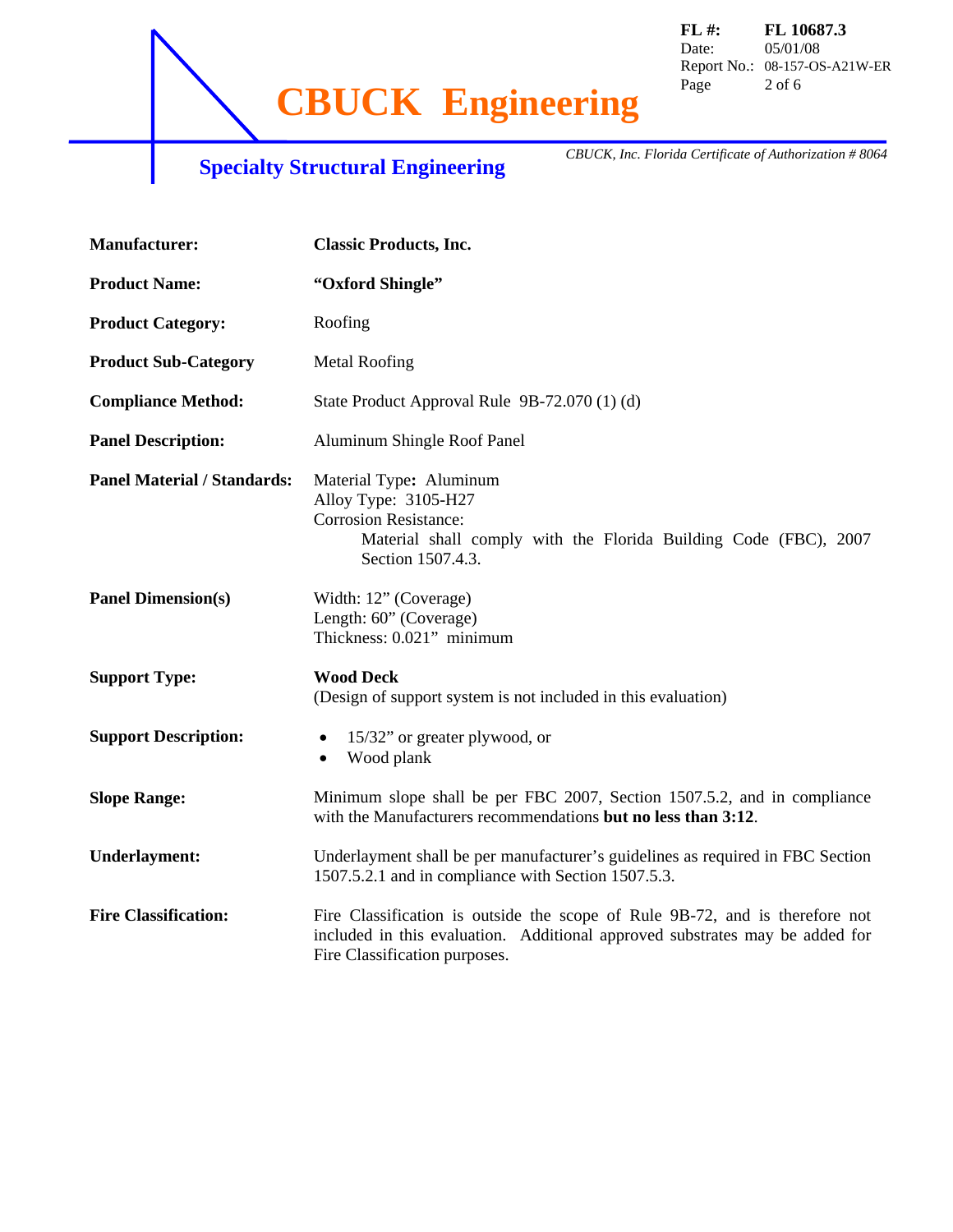**CBUCK Engineering** Page 3 of 6

**FL #: FL 10687.3**  Date: 05/01/08 Report No.: 08-157-OS-A21W-ER

## **Specialty Structural Engineering** *CBUCK, Inc. Florida Certificate of Authorization # 8064*

| <b>Attachment Component</b><br><b>Description:</b> | <b>Roof Shingle Nail Clips</b><br>Material: Aluminum<br>Alloy Type: 3003 H14<br>Thickness: 0.032"<br>Nominal Dimensions: 0.435" (tall) x 7.25" (long)<br>Manufactured by: Classic Products, Inc.<br>Part #2028<br><b>Corrosion Resistance:</b><br>Material shall comply with the Florida Building Code (FBC), 2007<br>Section 1507.6.7                                                                                                                                                                                                                                                                                                                                                 |
|----------------------------------------------------|----------------------------------------------------------------------------------------------------------------------------------------------------------------------------------------------------------------------------------------------------------------------------------------------------------------------------------------------------------------------------------------------------------------------------------------------------------------------------------------------------------------------------------------------------------------------------------------------------------------------------------------------------------------------------------------|
|                                                    | <b>Nail Clip Fasteners</b><br>Type: Ring Shank Nail<br>Material: Aluminum or Stainless Steel<br>Size: $0.145$ "diameter (7/16" head diameter) x $1-3/4$ " long<br><b>Corrosion Resistance:</b><br>Material shall comply with the Florida Building Code (FBC), 2007<br>Section 1506.5.                                                                                                                                                                                                                                                                                                                                                                                                  |
| <b>Installation:</b>                               | "Oxford Shingle" Metal Roof Shingles to Deck<br>1. Five aluminum nail clips per shingle.<br>(along the length of the shingle and along the top lock)<br>2. Aluminum nail clip spacing: 13" o.c. maximum<br>(and within 4" from each shingle panel end)<br>3. Three fasteners per aluminum nail clip.<br>Tuck bottom lock of succeeding layer of shingles into top lock of<br>4.<br>preceding layer of shingles to form an integral interlock.<br>Fasteners shall penetrate through deck a minimum of 3/16".<br>Install the system in compliance with the attached installation method.<br>Refer to manufacturer's installation instructions as a supplemental guide for<br>attachment. |

**Design Uplift Pressure:** - 62.5 PSF ( Safety Factor of 2:1 )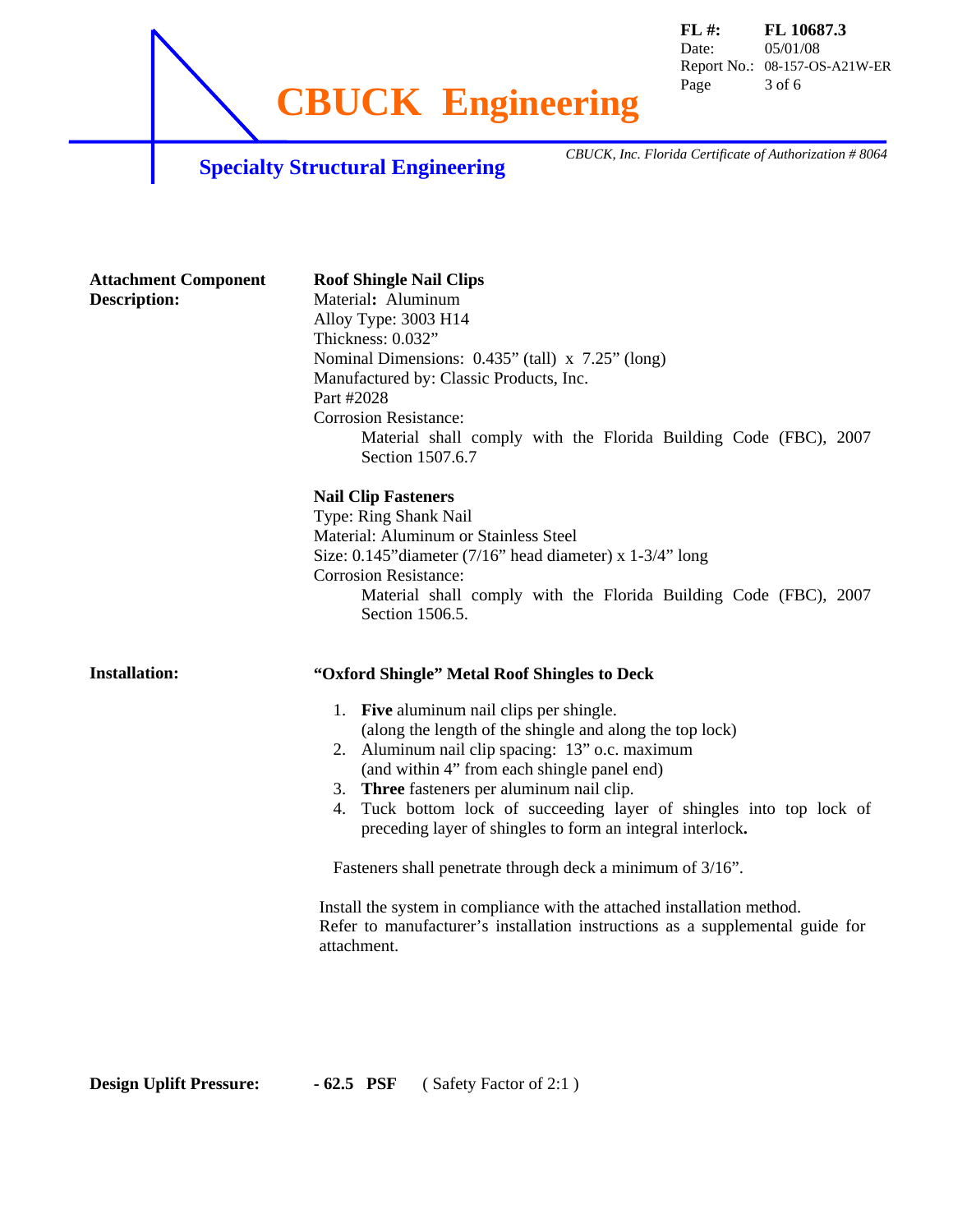**CBUCK Engineering** Page 4 of 6

**FL #: FL 10687.3**  Date: 05/01/08 Report No.: 08-157-OS-A21W-ER

# **Specialty Structural Engineering** *CBUCK, Inc. Florida Certificate of Authorization # 8064*

| <b>Quality Assurance:</b>       | The manufacturer has demonstrated compliance of roof panel products in<br>accordance with the Florida Building Code and Rule 9B-72.070 (3) for<br>manufacturing under a quality assurance program audited by an approved quality<br>assurance entity through Architectural Testing, Inc. (FBC Organization #:<br>QUA 1844)                                                                        |
|---------------------------------|---------------------------------------------------------------------------------------------------------------------------------------------------------------------------------------------------------------------------------------------------------------------------------------------------------------------------------------------------------------------------------------------------|
| <b>Performance Standards:</b>   | The product described herein has been tested in accordance with:<br>UL580-94 - Test for Uplift Resistance of Roof Assemblies-with Revisions<br>through February 1998                                                                                                                                                                                                                              |
| <b>Code Compliance:</b>         | The product described herein has demonstrated compliance with the Florida<br>Building Code 2007, Section 1504.3.2                                                                                                                                                                                                                                                                                 |
| <b>Evaluation Report Scope:</b> | This product evaluation is limited to compliance with the structural wind load<br>requirements of the Florida Building Code, as related to Rule 9B-72.                                                                                                                                                                                                                                            |
| <b>System Limitations:</b>      | The required design wind loads shall be determined for each project per FBC,<br>2007, Section 1603.1.4. Any rational analysis shall be prepared by a qualified<br>design professional and in compliance with FBC 2007, Sections 104, 105, 106.<br>The maximum fastener spacing listed herein shall not be exceeded. This product<br>is not evaluated for use in the High Velocity Hurricane Zone. |
| <b>Referenced Data:</b>         | UL580-94<br>1.<br>By Farabaugh Engineering and Testing, Inc.<br>(FBC Organization #TST ID: 1654)<br>Project No. T117-06, Report Date: March 2, 2006                                                                                                                                                                                                                                               |
|                                 | 2. Quality Assurance<br>By Architectural Testing, Inc., (FBC Organization #QUA ID:1844)                                                                                                                                                                                                                                                                                                           |
|                                 | 3. Certification of Independence<br>By James L. Buckner, P.E. @ CBUCK Engineering<br>(FBC Organization # ANE ID: 1916)                                                                                                                                                                                                                                                                            |
|                                 | 4. Engineering Calculations<br>By CBUCK Engineering<br>Report #C08-157, Dated: 5/1/08                                                                                                                                                                                                                                                                                                             |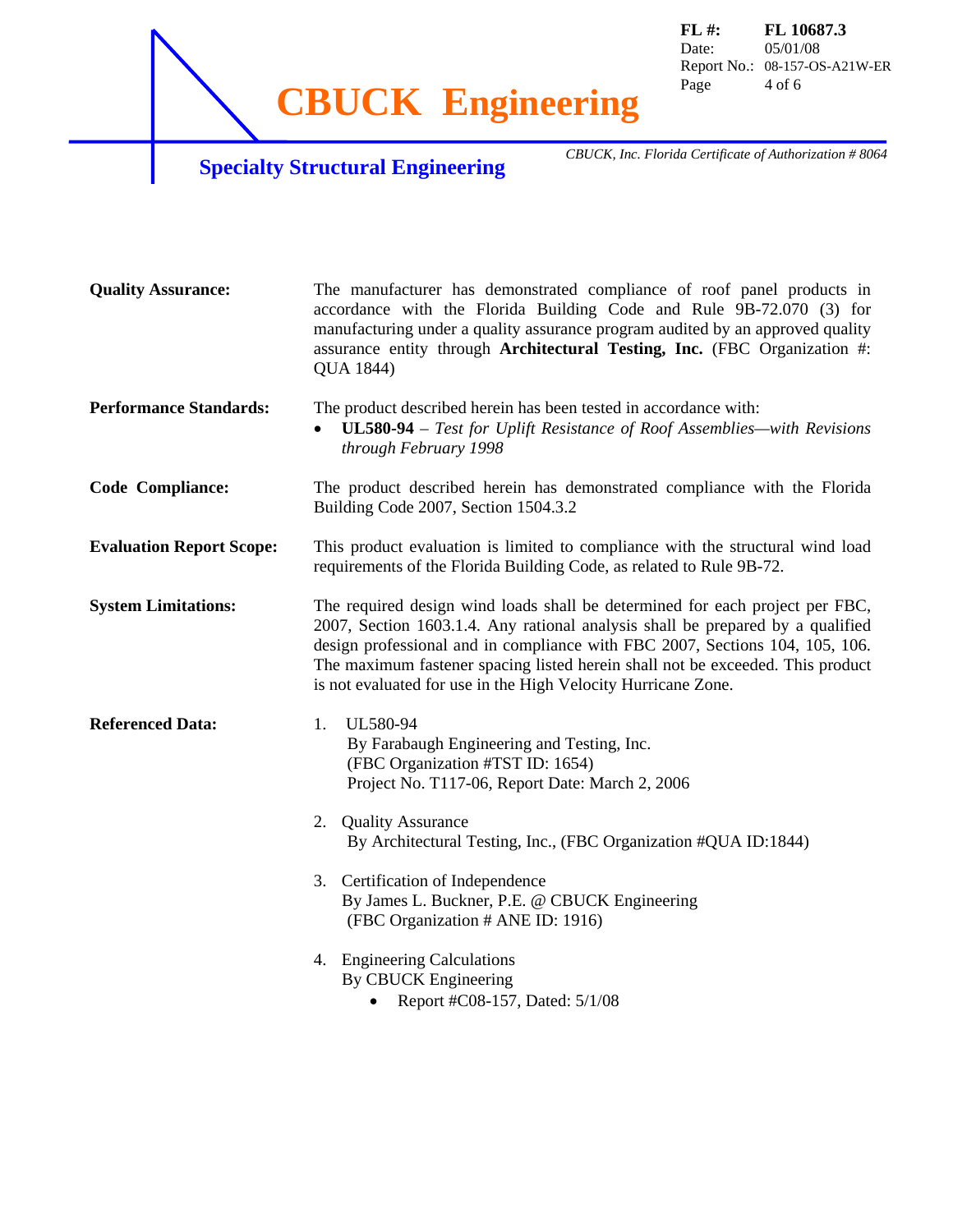

#### **Installation Method Classic Products, Inc. "Oxford Shingle" Aluminum Roof Panel Attached to Wood Deck**







**Clip Assembly in Plan View**